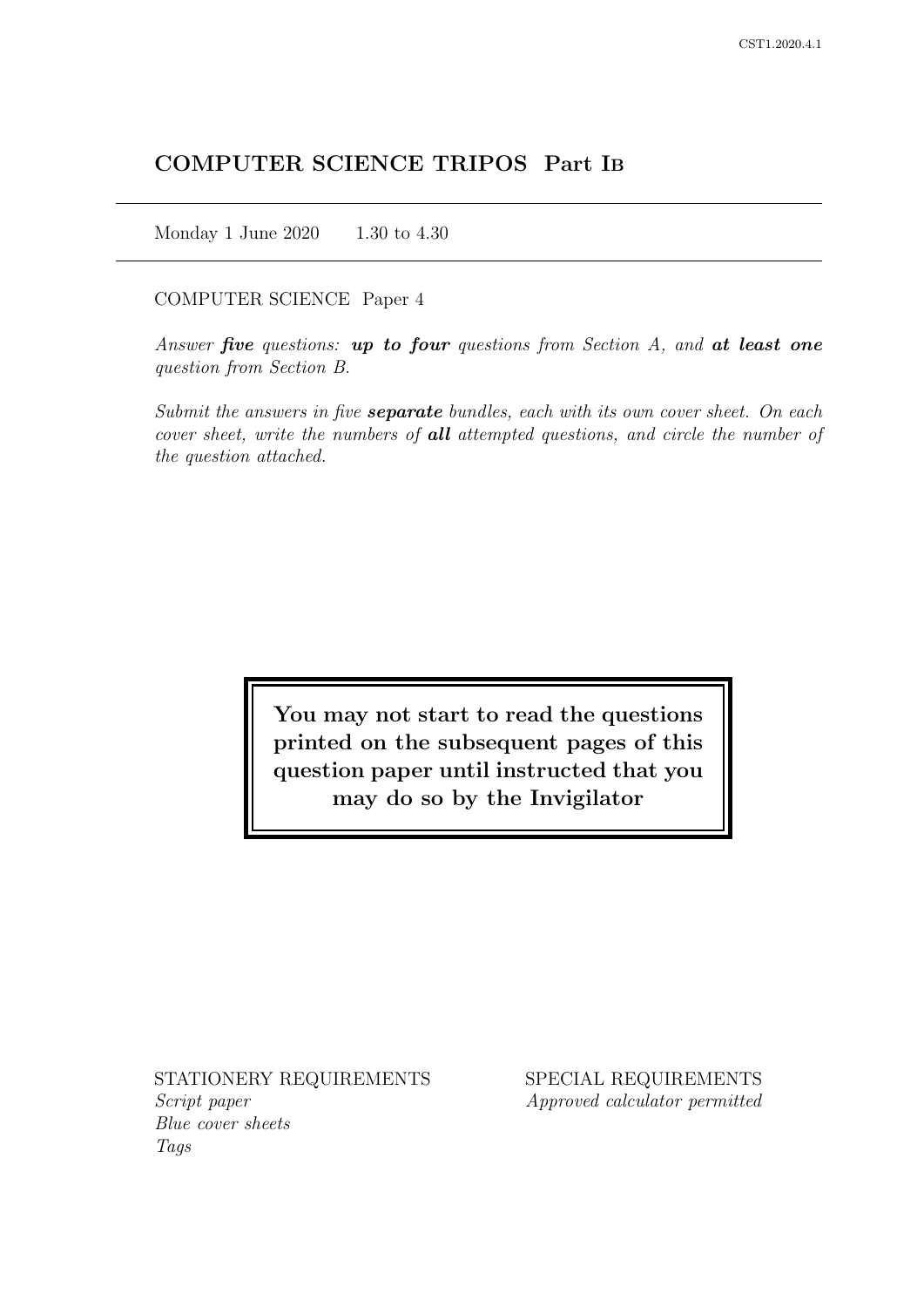## SECTION A

#### 1 Programming in C

Consider expressions represented using the following ML datatype:

```
datatype exp = Var of string | Neg of exp | Divide of exp * exp
```
- (a) Using at least one union, define a type or types in the C language for conveniently storing such expressions. [5 marks]
- (b) Give efficient C code that checks whether two structures represent identical expressions. (Do not consider whether they might evaluate to the same result.) Explain how much of the input expressions is explored when they differ.

[4 marks]

- (c) Given that a lot of expressions are to be rapidly generated and discarded, what considerations apply to storage management? Define and discuss at least 3 different approaches to storage management. [5 marks]
- (d) The substitution operation for an expression replaces all occurrences of one variable with another variable. Given that sub-expression trees are commonly shared over numerous expressions, explain a problem that could arise in the substitution operation. Explain the details of a solution to the problem by giving code or otherwise. [6 marks]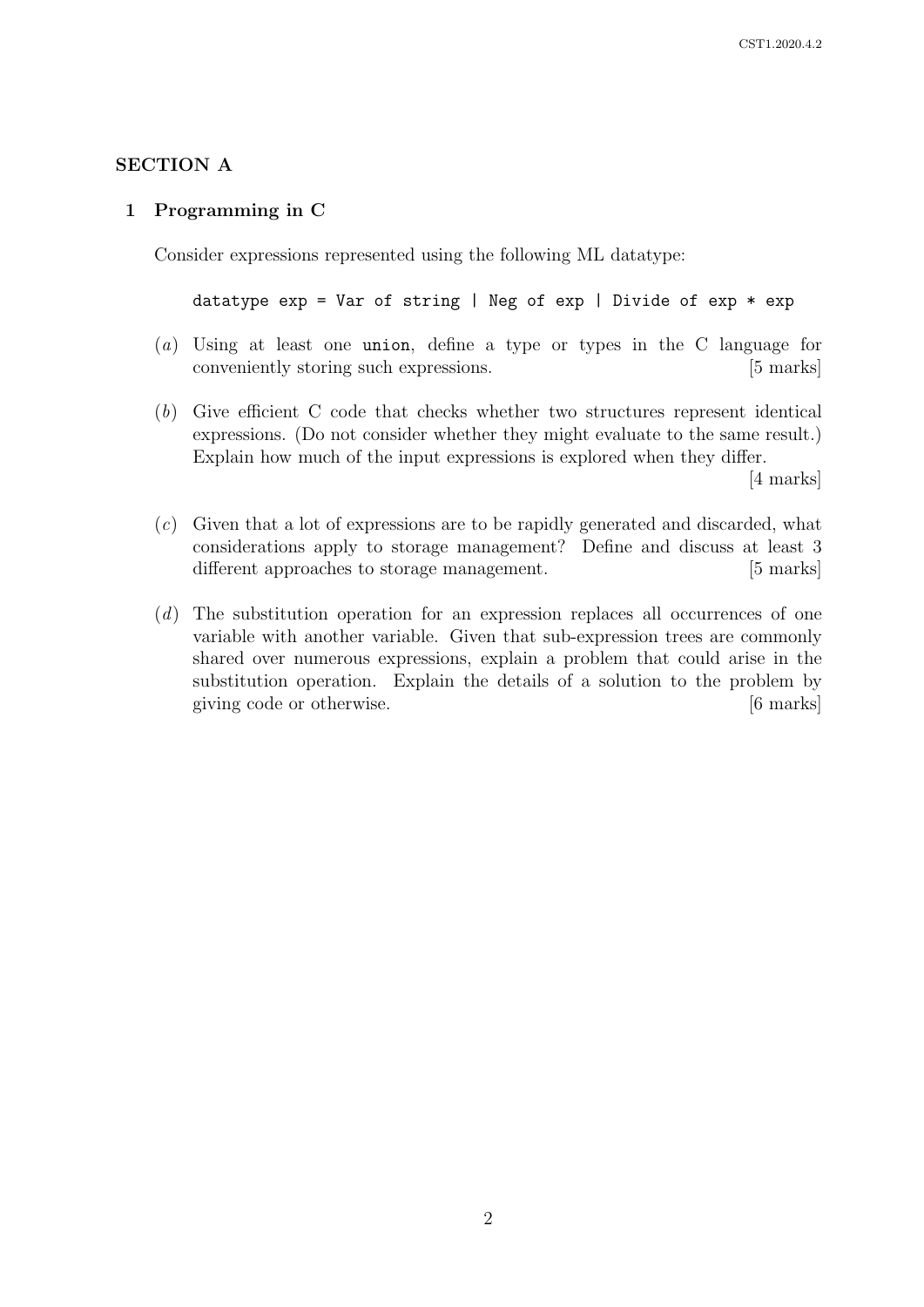## 2 Programming in C and C++

- (a) Arrays in C are accessed using square bracket notation.
	- (i) What are the advantages and disadvantages of array bounds checking?
	- $(ii)$  Define with examples an array access and a pointer de-reference in the C language explaining the underlying equivalents.
	- (iii) State all similarities between array access and pointer dereference and comment on interactions with possible bounds checks.

[5 marks]

- (b) What advantage is gained from allowing a given C program to vary in execution behaviour from one computer architecture to another? Give three common example variations. What is the disadvantage of variation? [5 marks]
- $(c)$  Give two ways in which C++ templates differ from Java Generics, other than mere syntactic differences. [4 marks]
- (d) Giving a suitable example, explain the effect in  $C++$  of qualifying a member function (method) with virtual. [3 marks]
- $(e)$  Recode the following Java code in C++. Minor syntactic errors will not be penalised.

```
class Foo
{ final int[] v; final int s;
   public Foo(int n) { s = n; v = new int[n]; }
    // In Java garbage collection de-allocates arrays
    // appearing in no-longer-used instances of Foo.
    // In C++ an alternative solution is required.
}
```
[3 marks]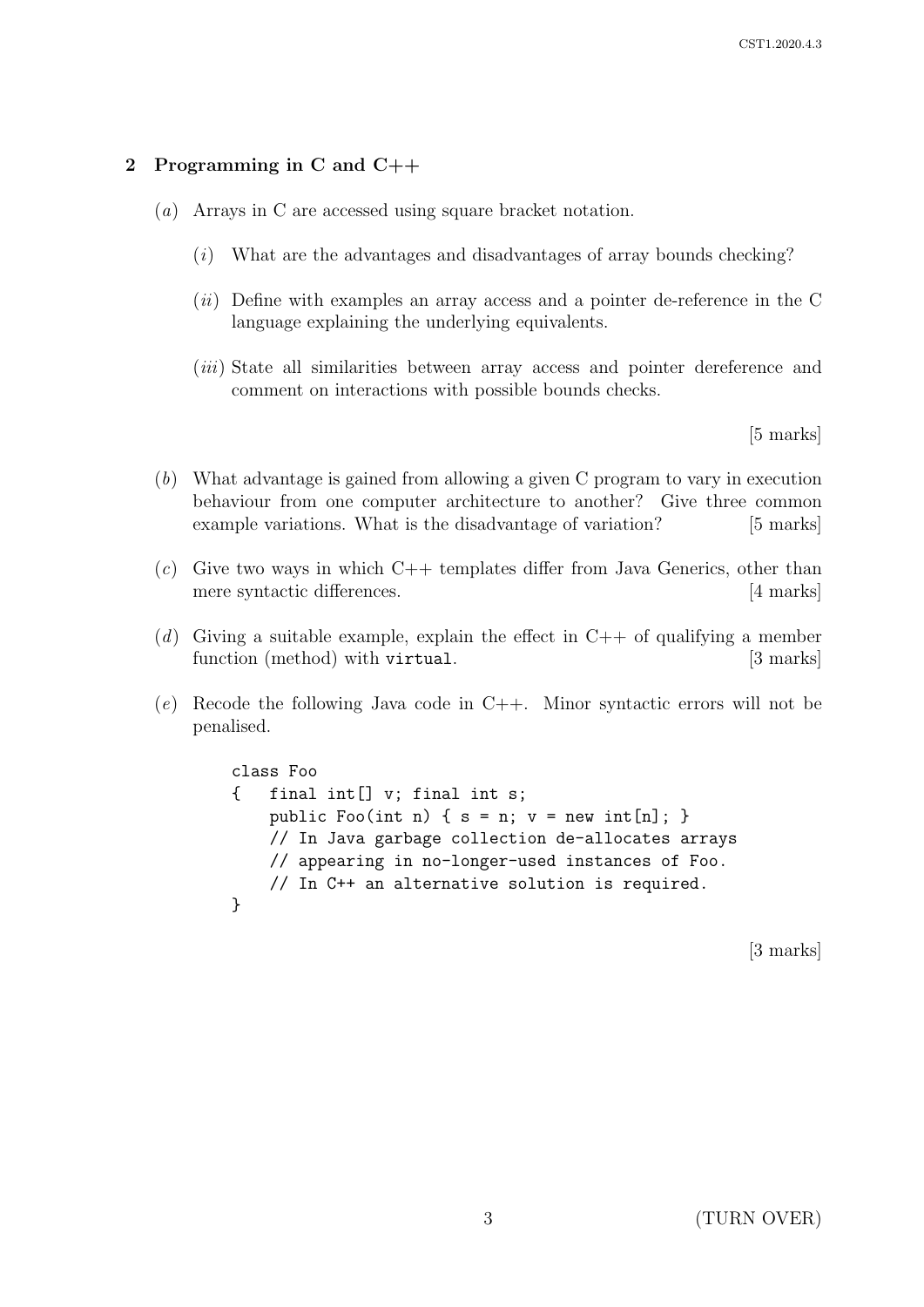# 3 Compiler Construction

- (a) In the context of the compilation of functions, what is a *closure*? [2 marks]
- (b) The front-end of our Slang compiler eliminates let-bindings by replacing the code

```
let x e1 in e2 end
```
with the code

```
(fun x \rightarrow e2 \text{ end}) e1
```
Apply this transformation to the following Slang code.

```
let f(x) =let x1 = e1in let x2 = e2in e3 end
    end
in
    e
end
```
[3 marks]

(c) Describe the structure of the Jargon code generated from the Slang in your answer to Part (b). (Don't worry about getting the syntax exactly right.)

[6 marks]

- (d) Consider the Jargon code generated in Part  $(c)$ . Suppose the function f is called with the value  $v$  somewhere in the code generated from the expression e. Describe what happens at runtime when  $f(v)$  is executed. In particular, describe the closures that exist in the heap and how they are used to evaluate  $f(v)$ . [4 marks]
- (e) Describe a better way of compiling let-bindings such as those associated with x1 and x2 in the code above. Rather than creating closures, the idea is to include these "local variables" in the stack frame for f. Explain in detail how this might be done. [5 marks]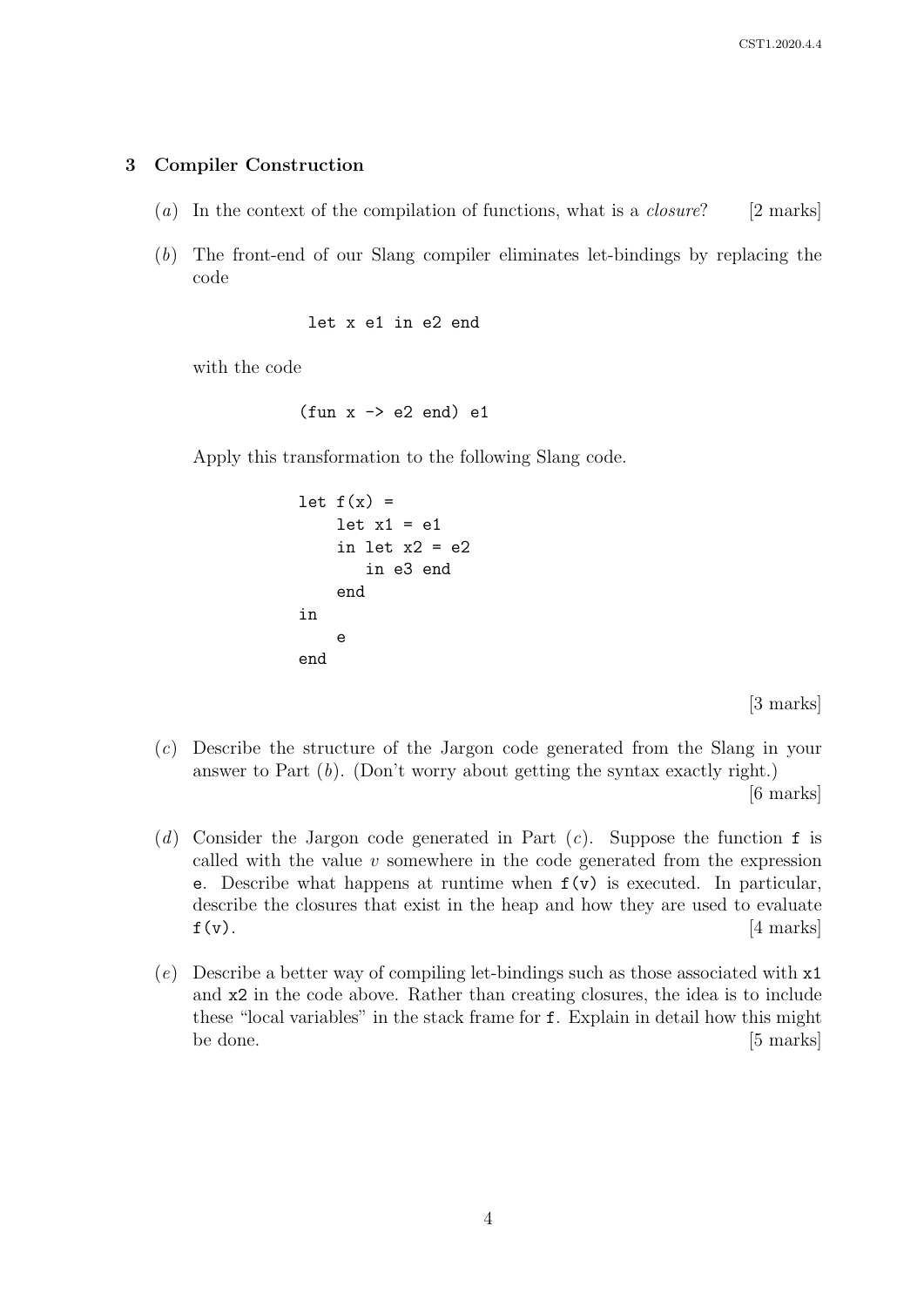# 4 Compiler Construction

Consider the following Context Free Grammar

 $S \rightarrow Aa \mid BAb$  $A \rightarrow BB \mid c$  $B \rightarrow Sd \mid e$ 

where  $\{a,\ b, c,\ d,\ e\}$  is the set of terminal symbols.

| $(a)$ Give a right-most derivation of <i>ecadeb</i> .                      | $[1 \text{ mark}]$ |
|----------------------------------------------------------------------------|--------------------|
| $(b)$ Give a left-most derivation of <i>ecadeb</i> .                       | $[1 \text{ mark}]$ |
| $(c)$ Compute FIRST and FOLLOW for this grammar. Show your work. [6 marks] |                    |
| (d) Is the grammar $LL(1)$ ? Justify your answer.                          | [4 marks]          |
| (e) Is the grammar $SLR(1)$ ? Justify your answer.                         | [8 marks]          |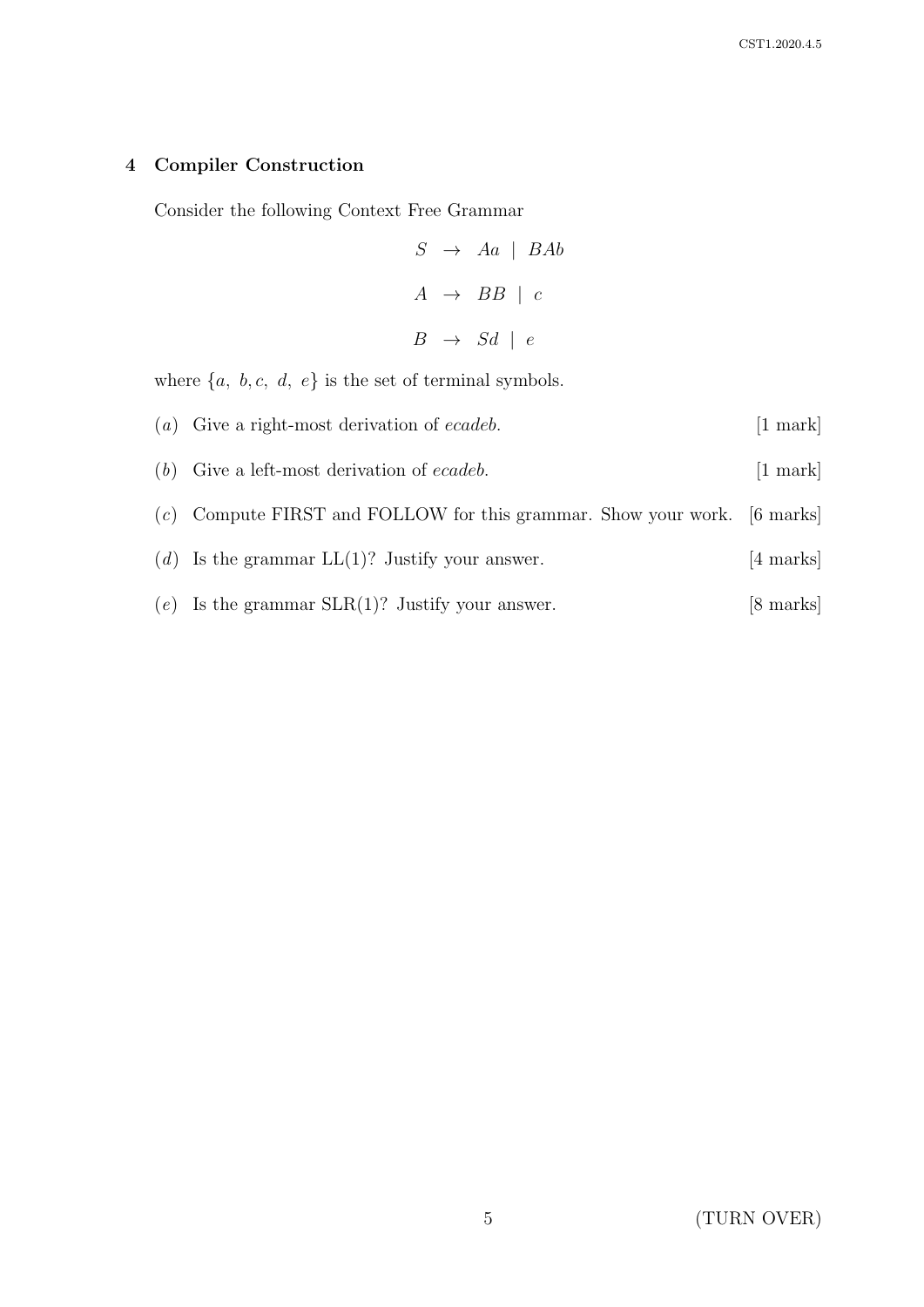#### 5 Further Java

A concurrent queue allows two or more Java threads to add items to, or remove items from, a shared buffer. Items are stored in the buffer in a strict first-in-first-out order. The buffer in this question has a fixed size and therefore once the buffer is full, any attempt to add items to the buffer should block until enough items are removed that there is space to store the additional items. If the buffer is empty, any attempt to remove items from the buffer should block until an item becomes available.

A novice Java programmer implements a concurrent queue as follows:

```
public class IncorrectConcurrentFixedSizeQueue {
  private int[] buffer = new int[10];
 private int front, back, count;
 public void put(int val) throws Exception {
      while \text{(count++} \geq 10)Thread.sleep(1000);
      buffer[front++ % 10] = val;}
 public int get() {
    count--;
    return buffer[back++ % 10];
  }
}
```
- (a) Describe the intent of the variables buffer, count, front and back. [4 marks]
- (b) Describe, with justification, three problems with the above implemention which means it does not adhere to the specification of a concurrent queue. [6 marks]
- (c) Write a new implementation of a generic concurrent queue which stores items of type T. The constructor should accept an integer to specify the fixed size of the buffer. [8 marks]
- (d) Two Java threads form a pipeline where the output of the first thread is used as an input into the second. A concurrent queue is used to allow the output from the first thread to be used as input into the second. Describe, with justification, a situation where increasing the size of the buffer in the concurrent queue would improve overall system throughput. [2 marks]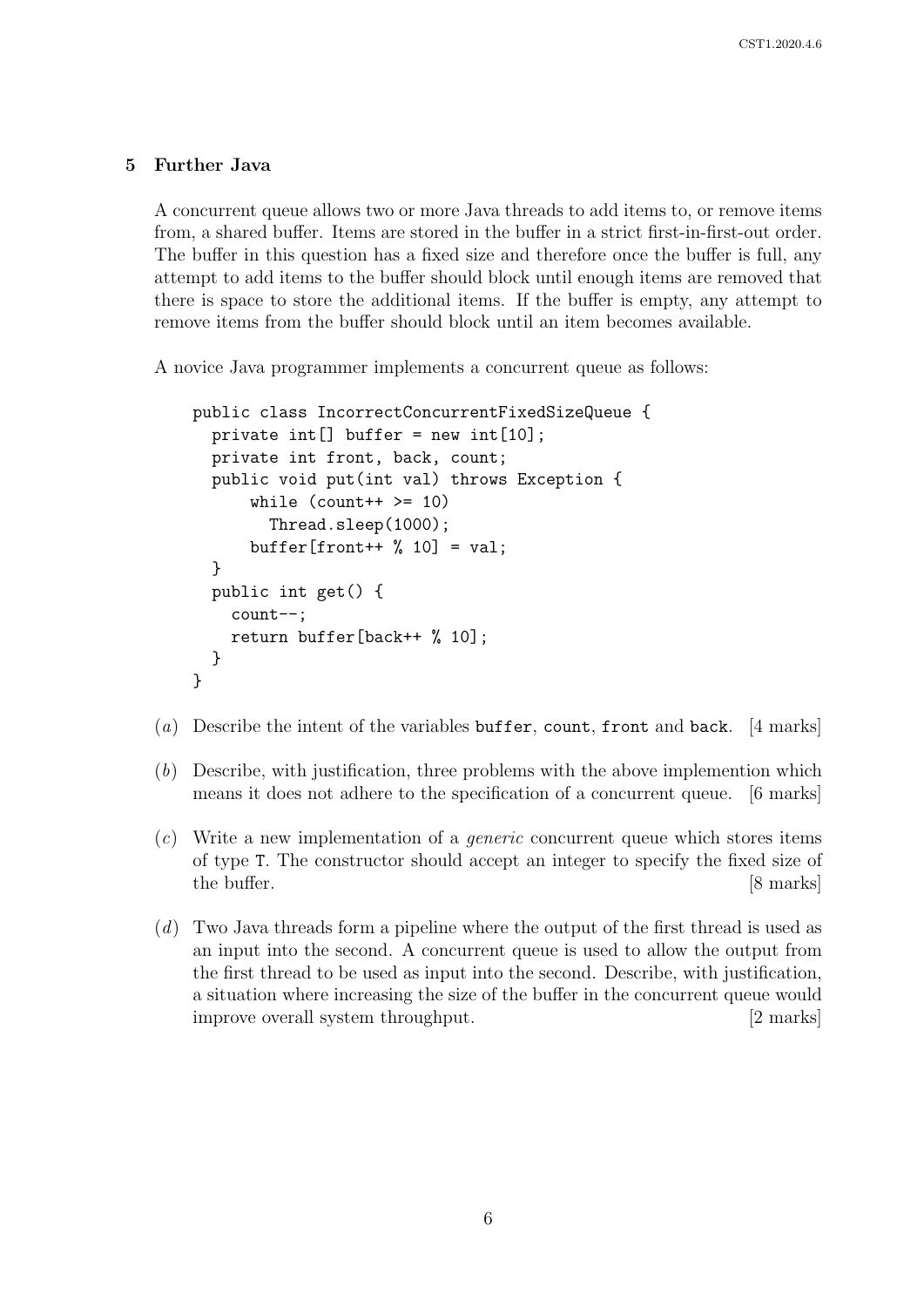# 6 Security

(a) During a security review, you encounter the following C function, which may be called by untrusted code:

```
int table[800];
int insert_in_table(int val, int pos) {
    if (pos > sizeof(table) / sizeof(int)) return -1;
    table[pos] = val;
    return 0;
}
```
Identify potential vulnerabilities and provide a fixed version. [4 marks]

- (b) When you log into a system that uses Kerberos authentication by providing a password (e.g., using the Unix/Linux/macOS command kinit):
	- (i) What data does your computer send to and receive from the keydistribution centre (KDC) and which parts of that data are encrypted with whose key or password? [9 marks]
	- $(ii)$  What is the purpose of a ticket-granting ticket? [2 marks]
	- (*iii*) Where are Kerberos tickets stored? [2 marks]
- (c) Suggest and briefly explain three countermeasures used by a typical Linux distribution to mitigate the risk of stack-overflow vulnerabilities in included software. [3 marks]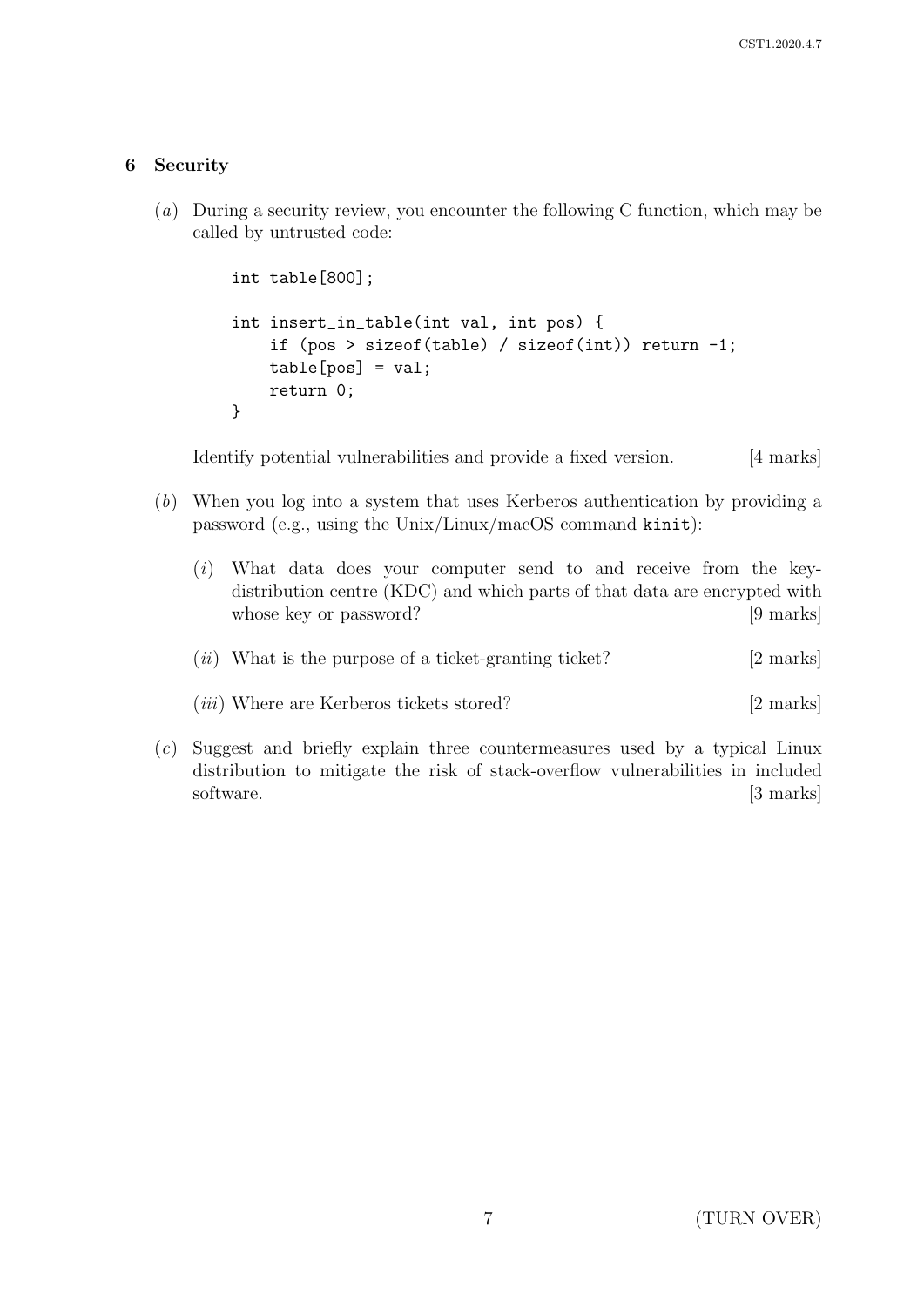## 7 Security

- (a) (i) What effect does the Unix/Linux/macOS system call chroot have (or the GNU/Linux command-line tool of the same name)? [2 marks]
	- $(ii)$  What kinds of resource can chroot restrict access to? How can the developer of a program  $P$  use chroot? How can the user of a program  $P$  use chroot? [4 marks]
	- (*iii*) Why would a developer or user of a program want to do this? Give a concrete example. [4 marks]
	- $(iv)$  Name two other kinds of resource on a Unix system for which access is not affected by chroot. [2 marks]
- (b) User jane types the following three commands into her Linux shell:

```
$ id
uid=1002(jane) gid=1002(jane) groups=20(dialout),513(staff)
$ ls -l ptool
-rwsr-xr-x 1 ptusr ptgrp 59640 Mar 22 2020 ptool
$ ./ptool
```
(i) State the various user and group identities associated with the started ptool process, by copying and completing the following table:

|                      | real | effective | saved |
|----------------------|------|-----------|-------|
| user ID              |      |           |       |
| $group$ ID           |      |           |       |
| supplementary groups |      |           |       |

[4 marks]

- $(ii)$  Which values is the ptool process permitted to provide in the seteuid() system call? [2 marks]
- (c) Microsoft's Active Directory Domain Service stores information about users and computers in an LDAP object tree. It controls access to such objects using an extension of the access-control list mechanism also used for Windows NTFS files. What additional field does Active Directory ACEs use compared to NTFS ACEs and what is its purpose? [2 marks]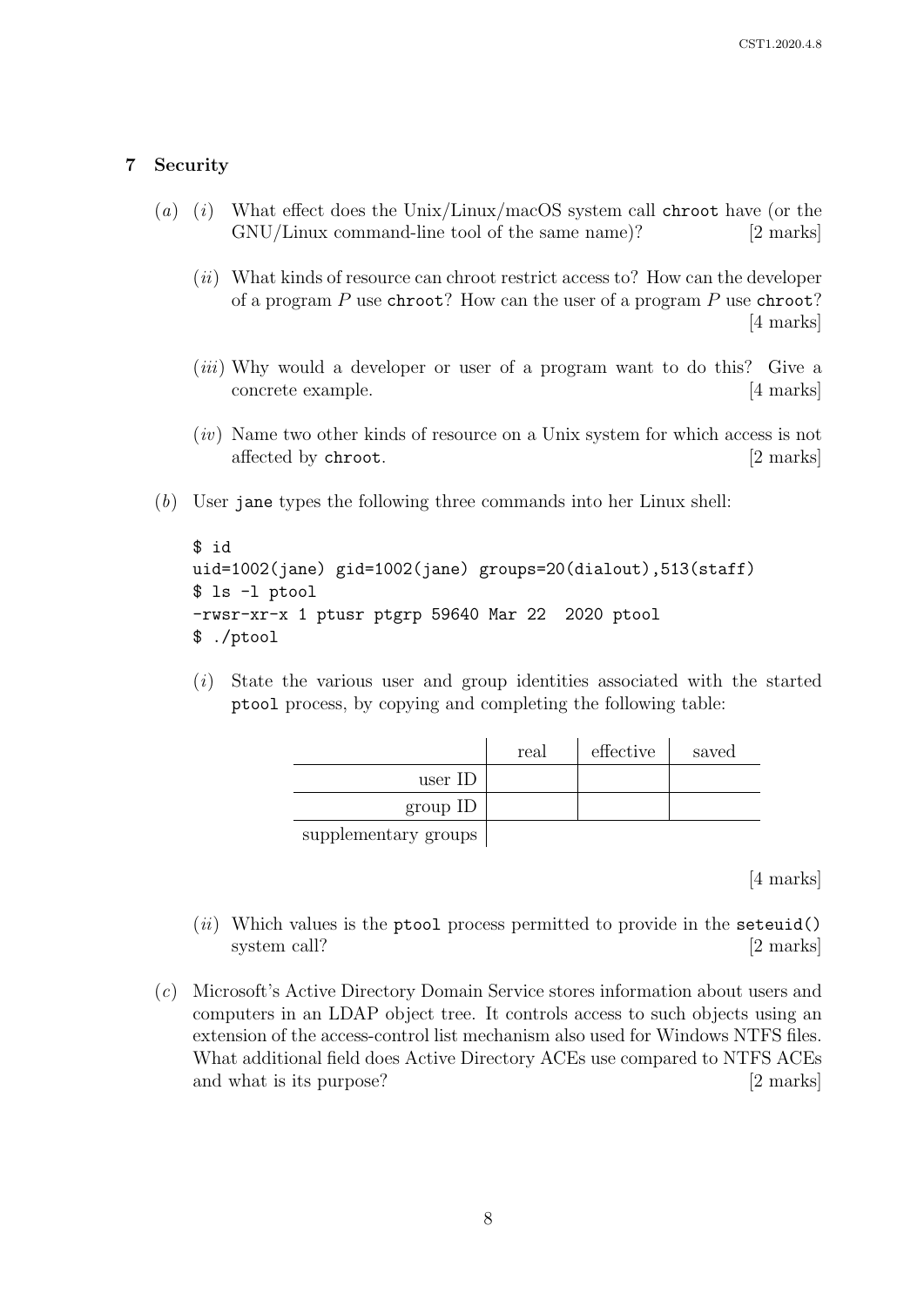## SECTION B

#### 8 Semantics of Programming Languages

(a) Suppose we have a language with booleans, integers, and *mutable* variables:

 $e$  ::=  $n \, \mid \, e_0 + e_1 \, \mid \, e_0 < e_1 \, \mid \,$  true  $\, \mid \,$  false  $\, \mid \,$  if  $e$  then  $e_1$  else  $e_2$  $\vert x \vert$  var  $x = e_0$  in  $e_1 \vert x := e$ 

- $(i)$  Give a grammar for the *values* of this language. [1 mark]
- (ii) What mathematical object should be used to represent a store  $\sigma$  (which tracks which values each variable has)? [1 mark]
- $(iii)$  Give a reasonable operational semantics for this language, as a transition relation. (You may assume the existence of a substitution operation  $\{v/x\}$ e.)

$$
\langle \sigma; e \rangle \rightsquigarrow \langle \sigma'; e' \rangle
$$

This semantics should ensure (though you need not prove) that for any configuration  $\langle \sigma; e \rangle$ , it is either of the form  $\langle \sigma; v \rangle$  with no further transitions, or otherwise it has at most one transition  $\langle \sigma, e \rangle \rightsquigarrow \langle \sigma', e' \rangle$ . In addition to the formal rules, give an explanation of the reduction rules you define for variable declarations var  $x = e_0$  in  $e_1$  and assignments  $x := e$ .

[8 marks]

- $(b)$  (i) Define a reasonable set of types for this programming language. [1 mark]
	- $(ii)$  Explain what a typing context should look like for this language.

[1 mark]

- (iii) Define a set of typing rules for this programming language, which should ensure type safety. [7 marks]
- $(iv)$  State (but do not prove) the progress and type preservation theorems for this language. [1 mark]